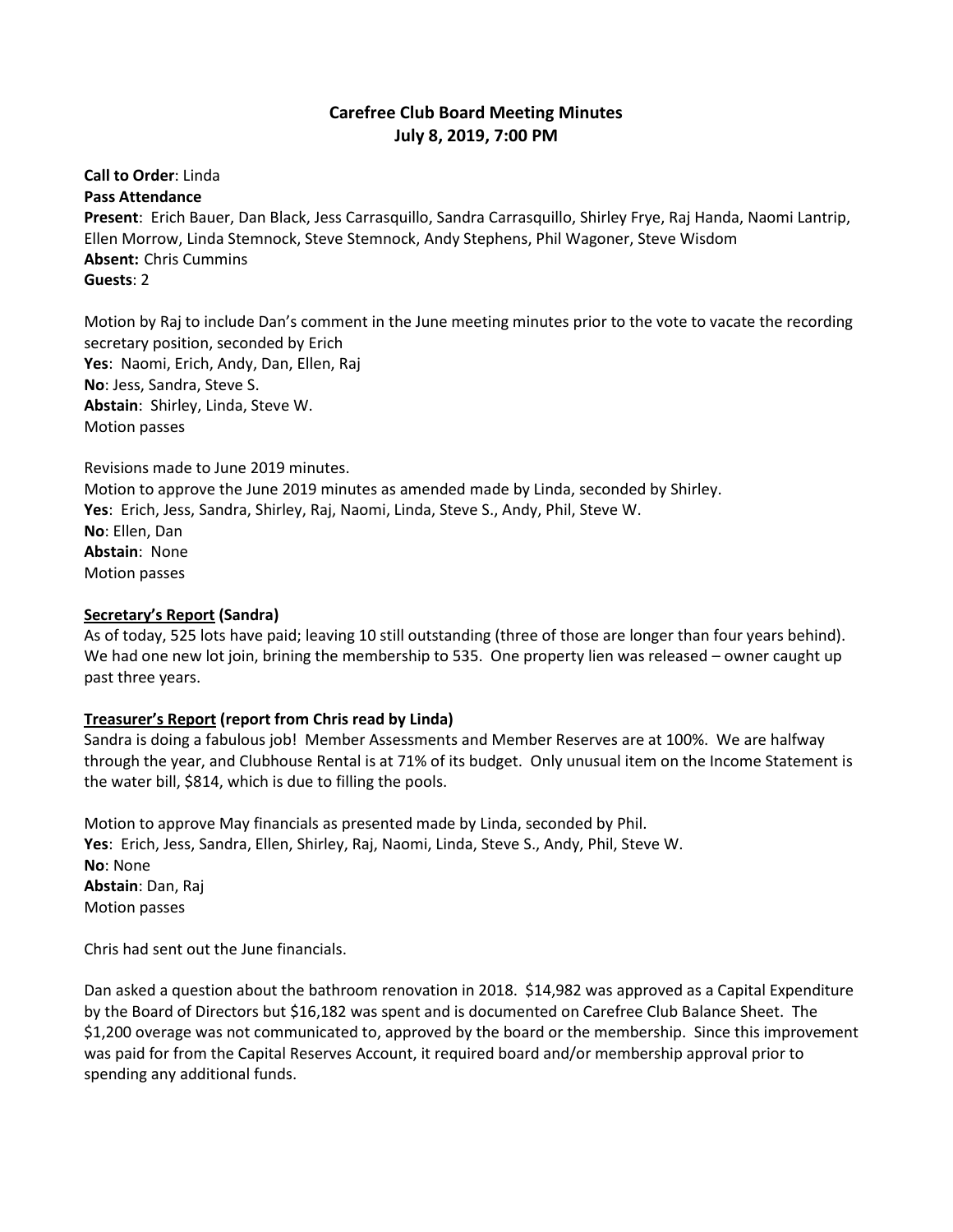Linda said that there was a problem regarding the toilets which was discovered upon demolition. The extra parts and labor accounted for the overage mentioned above. Linda said the extra money was taken out of the pool budget, yet it is not indicated on the Income Statement. Naomi and Chris said it was expensed out, yet it remains as a capital expenditure on the Balance Sheet. A discussion of this matter will be done at the August meeting.

# **Committee Reports**

## **Pool (Linda)**

 Things are going well. Due to the rain last month, concession income was down but is picking up again. Special thanks to Tim and Chris Cummins for donating a refrigerator for concession.

## **Grounds (Jess)**

- We had a huge tree fall by the playground area. Got three bids and we had a local company come out and remove the tree at the cost of \$475.
- May reinforce/refill some of the bank along the creek that has been eroding.
- Someone vandalized the Plexiglas bubble on the large green playground equipment. This was temporarily repaired to make the playground equipment safe for the children to continue playing on while we consider cost-effective options to repair the damaged bubble.
- Jess and some volunteers spent four hours weed eating and cleaning the grounds last weekend.
- $\bullet$  On the 5<sup>th</sup> of July we had to clean up the clubhouse parking lot from trash and debris left behind from someone's fireworks.
- Thank you to Jamie Hawkins for cleaning the sidewalk landscape area by the main entrance to the swimming pool.
- Jess, Phil and Andy will be painting the basketball court tomorrow. Paint cost \$1,800.

### **Newsletter (Ellen)**

• Ellen said the newsletter is ready to go but will send out one more time for review in a few days.

### **Activities (Linda)**

 $\bullet$  Over 200 people came to the 4<sup>th</sup> of July cookout. Thanks to Steve and Cheryl Wisdom for handling half of the grilling responsibilities. Next up is the annual summer party on July 20.

### **Web (Erich)**

 The web was down for 48 hours due to an internal security password that our security certificate couldn't find. It has been put in the correct place. Erich will be posting the April and May minutes. He was also check on the delay in forwarding emails to the various officers and committee chairs via the carefreeclub.org email address.

### **Clubhouse (Steve W.)**

 June had \$928 in rentals. Steve reported \$93.54 in expenses (paper goods, cleaning supplies). July had \$696 in rentals. He purchased a new steam mop with extended warranty for \$90. He had a couple of returned checks.

### **Swim Team (Erich)**

This is the last week for practice. Conference is Saturday with the awards banquet on Sunday.